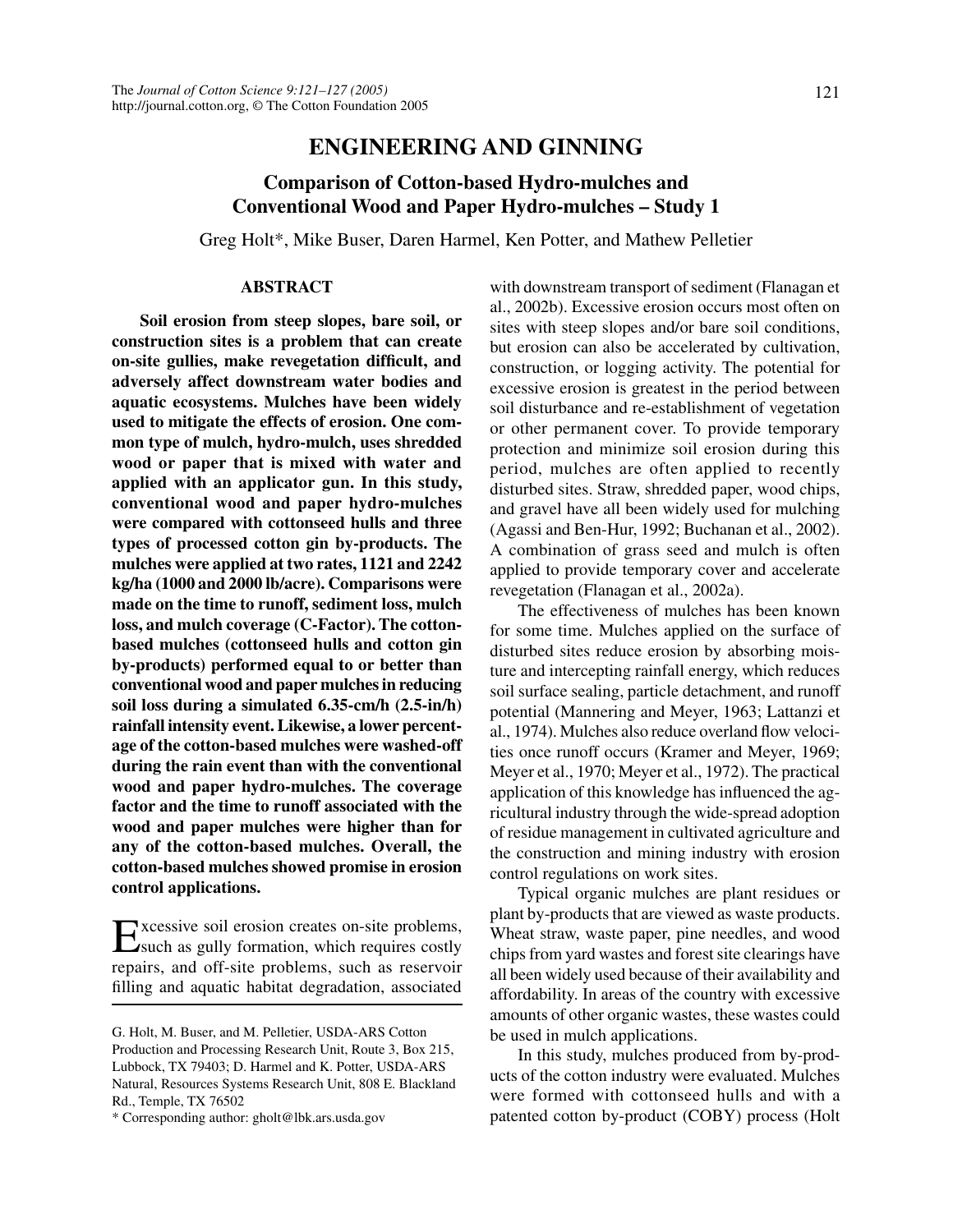and Laird, 2002). It was predicted that the COBY mulches would provide adequate soil cover and would perform well in erosion reduction because of their fibrous nature. The objective of this study was to evaluate the performance of cottonseed hulls and COBY as mulches for use in erosion control applications.

# **MATERIALS AND METHODS**

**Experimental setup and treatment application.** An erosion study was performed at the USDA-ARS, Cotton Production and Processing Research Unit in Lubbock, Texas. The soil used for this study was a sandy clay loam consisting of 20% clay, 17% silt and 63% sand. Prior to testing, the soil needed for each run was processed over a shaker table (sieved), loaded into nylon tote bags, and stored in a dry location for later use. The sieving was intended to break up clods and make the soil more uniform. The size of the shaker table screen was  $6.35$  mm<sup>2</sup> ( $0.25$  in<sup>2</sup>). The day before conducting the runs, 9 to 12 trays were each loaded with approximately 195 kg (430 lb) of soil. Each tray was 0.61-m (2-ft) wide by 3.05 m (10-ft) long and 7.6-cm (3-in) deep for a volume of 0.143  $\text{m}^3$  (5 ft<sup>3</sup>). The soil was packed and leveled to obtain a soil density of 1.4 Mg/m<sup>3</sup> (87.4 lb/ ft<sup>3</sup>), which was similar to the average bulk density of the top 15 cm (5.9 in) of soil with a similar texture from dryland and irrigated cotton fields in four counties near Lubbock (Bronson et al., 2004). After packing and leveling the soil, mulch was hand applied to the soil at 1121 kg/ha (1000 lb/acre) or 2242 kg/ha (2000 lb/acre). The six mulches evaluated in this study were wood hydro-mulch, paper hydro-mulch, cottonseed hulls, COBY produced from stripper waste (COBY Red), COBY produced from picker waste (COBY Yellow), and COBY produced from ground stripper waste (COBY Green). None of the mulches used in this study had any surfactants or polyacrylamides added during application. For the initial evaluation it was deemed best to apply the product by hand to ensure the specified mulch rates were obtained, because there was no consistent means of precisely measuring the amount of product applied to a given area using a hydro-mulcher.

After the mulches were evenly distributed across the surface of the soil area, water was sprayed onto the mulch at a volume that was equivalent to the amount applied if the mulch had been applied with a hydro-mulcher/seeder. The water added to each tray was 3.78 L (1 gal) for the 1121 kg/ha (1000 lb/acre) treatments and 7.57 L (2 gal) for the 2242 kg/ha (2000 lb/acre) treatments. After the water was applied, the trays were stored in a covered area for a minimum of 16 h before subjecting them to simulated rain. Before testing, digital images were taken from a predetermined  $0.37$ -m<sup>2</sup> (4-ft<sup>2</sup>) section in the front- and back-half of each tray to determine the amount of coverage obtained by each mulch application. Three trays were then loaded onto a cart, tilted to a 9 degree slope, and positioned under the spray nozzle of the rain simulator (Fig. 1). The slope of each tray was verified using an Empire Magnetic Protractor (Northern Tool and Equipment; Burnsville, MN). The highest point of each tray was approximately 3.96 m (13 ft) below the spray nozzle. The spray nozzle used was a 1/2-HH-Brass-50W, wide angle/square spray nozzle (Spraying Systems Company; Wheaton, IL). A barrel was placed on a scale under the flume of each tray to catch the soil and water runoff. The water supply to the nozzle was connected to the main water supply and passed through a flow meter and pressure gauge to assist in maintaining constant pressure and flow rate to the nozzle. The simulated rain event produced a rainfall intensity of 6.35 cm/h (2.5 inch/h).



**Figure 1. Drawing of soil erosion trays on the tray cart.**

During the rain simulation, the data collection procedure was used as follows: 1) record time rain started, 2) activate scale data loggers to record (every 5 s) the amount of runoff collected in the barrels under each tray's flume, 3) record the amount of time until runoff occurred for each tray, 4) once runoff occurred, grab samples were collected in pre-weighed glass jars every 5 min for 25 min, 5) after 30 min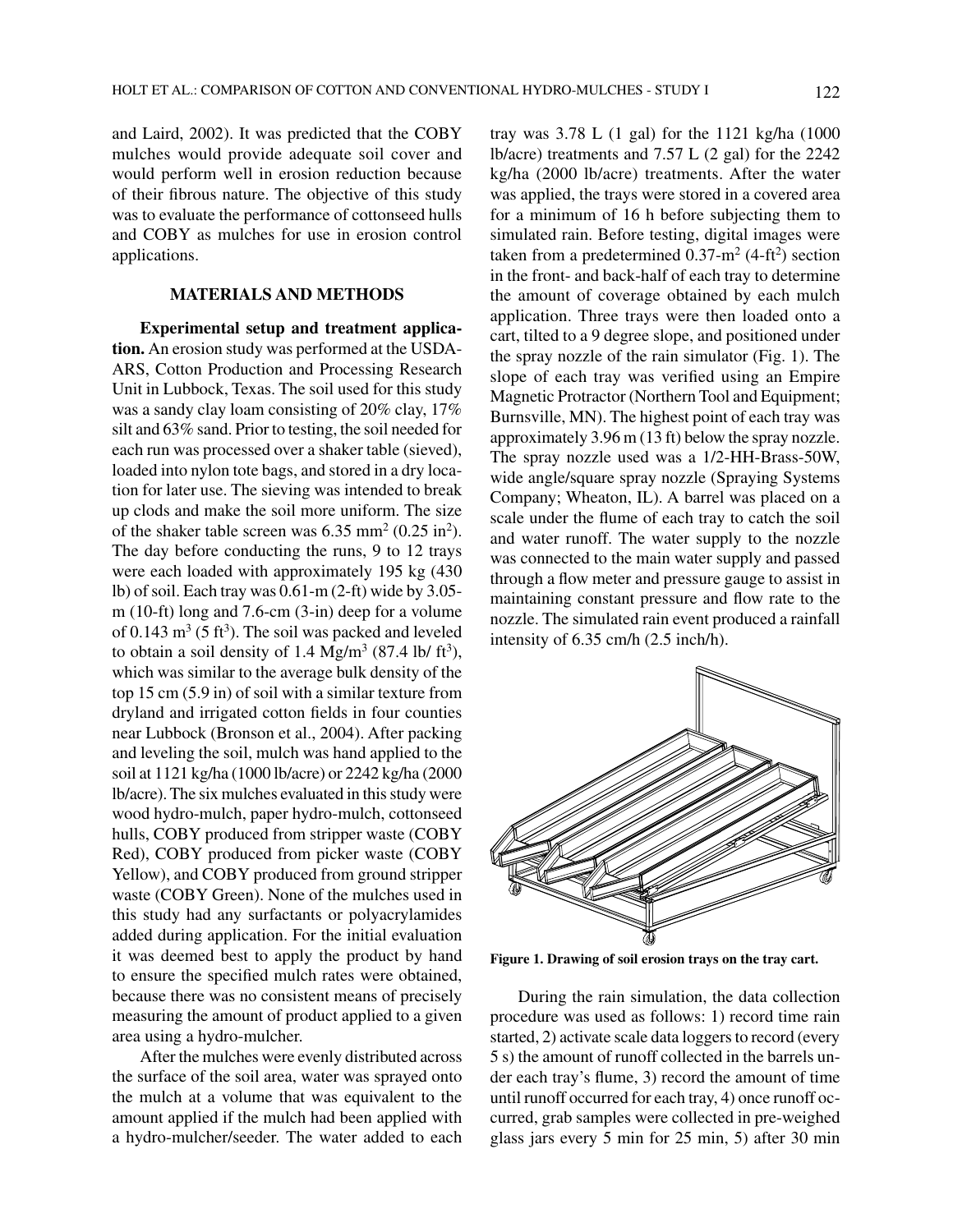of runoff time had elapsed for a given tray, scale data logging was ceased and the collection barrel removed, 6) the rain continued until all three trays had experienced 30 min of runoff. This procedure was repeated for each series of three trays until all 36 experimental runs had been completed.

The grab sample jars collected for each tray were oven dried at a temperature of 82.2 °C (180 °F) for 48 h, and the remaining dry soil weighed. The soil in each jar was then removed and stored in plastic bags for analytical analysis of the amount of organic matter collected (i.e. mulch). The grab samples were used as a backup quality assurance measure in the event the scale dataloggers failed. The calculated sediment loss was based on the total quantity of soil collected in the barrels under the flume of each tray over the 30 min of runoff and was corrected for the amount of mulch captured.

**Image analysis.** The digital images were used to determine coverage factor. The images were analyzed by first obtaining a 3D scatter graph of the images where the x,y,z positions were assigned based on the whether the area was ground or mulch. In some cases, the 3D scatter-plot revealed a clearly separable set of dividing plains that could be used as a set of linear discriminant functions. For these images, the dividing plains were determined directly from the 3D scatter plots. In other cases, the classes were not clearly separable, and Bayesian pattern recognition techniques were used to determine the set of linear discriminant functions.

In order to use a Bayesian classifier, the covariance, mean, and population size statistics were identified. From these basic statistics, conditional probabilities were derived which form the basis for the Baye's Classifier. To obtain the statistics for each of the images in the study, two individuals took each image and classified a subset of the pixels from each of the three classes. From these training sets, the mean color and covariance of the colors for each class was determined. To estimate the size of the population from each class, the same two individuals visually estimated the coverage to the nearest 5%.

**Mulch products.** The cottonseed hulls, wood hydro-mulch, and paper hydro-mulch were purchased from commercial vendors and evaluated "as is". The raw material used for the COBY Yellow and COBY Green product was acquired from two commercial gins. The COBY Red raw material, which included motes, was obtained from the USDA-ARS Cotton Ginning Laboratory in Lubbock, TX. The picker waste (COBY Yellow) was obtained from a gin in Arizona. The stripper waste (COBY Green) that had been ground through a tub grinder was obtained from a gin located within 4.8 km (3 mi) of the ginning laboratory. All the gin by-products were processed using the COBY Process at the USDA-ARS, Cotton Production and Processing Research Unit in Lubbock, TX. Table 1 shows the averaged results from three repeated measures of a sieve analysis for the mulches used in this study.

Figure 2 shows a schematic of the process used to produce the COBY material. The raw material was loaded using a pneumatic conveyer into a live-bottom bulk feed bin with five 22.9-cm (9-in) augers. Upon

| <b>Sieve size</b><br>[mm (in)] | Percentage of mulch remaining on the sieve |                 |                    |              |       |             |
|--------------------------------|--------------------------------------------|-----------------|--------------------|--------------|-------|-------------|
|                                | <b>COBY</b> green                          | <b>COBY Red</b> | <b>COBY</b> yellow | <b>Hulls</b> | Paper | <b>Wood</b> |
| 22.2(7/8)                      | 0.0                                        | 8.6             | 2.6                | 0.0          | 0.0   | 2.2         |
| 19.0(3/4)                      | 0.1                                        | 2.9             | 7.4                | 0.0          | 0.8   | 0.7         |
| 15.8(5/8)                      | 1.4                                        | 8.6             | 6.8                | 0.0          | 0.0   | 0.9         |
| 9.5(3/8)                       | 41.9                                       | 34.0            | 44.5               | 0.0          | 0.5   | 16.2        |
| 7.9(5/16)                      | 3.4                                        | 2.7             | 5.1                | 0.0          | 0.4   | 1.5         |
| 3.2(1/8)                       | 45.4                                       | 37.4            | 29.4               | 90.3         | 15.7  | 35.7        |
| 0.78(1/32)                     | 3.7                                        | 2.6             | 2.0                | 4.6          | 23.0  | 10.5        |
| 0.18(1/140)                    | 3.0                                        | 2.3             | 1.5                | 2.8          | 41.6  | 21.3        |
| 0.079(1/318)                   | 0.9                                        | 0.7             | 0.4                | 1.7          | 13.2  | 7.9         |
| $\bf{0}$                       | 0.3                                        | 0.3             | 0.3                | 0.6          | 4.8   | 3.2         |

**Table 1. Average percentage of mulch remaining on each sieve from three replicated analyses for each of the mulches**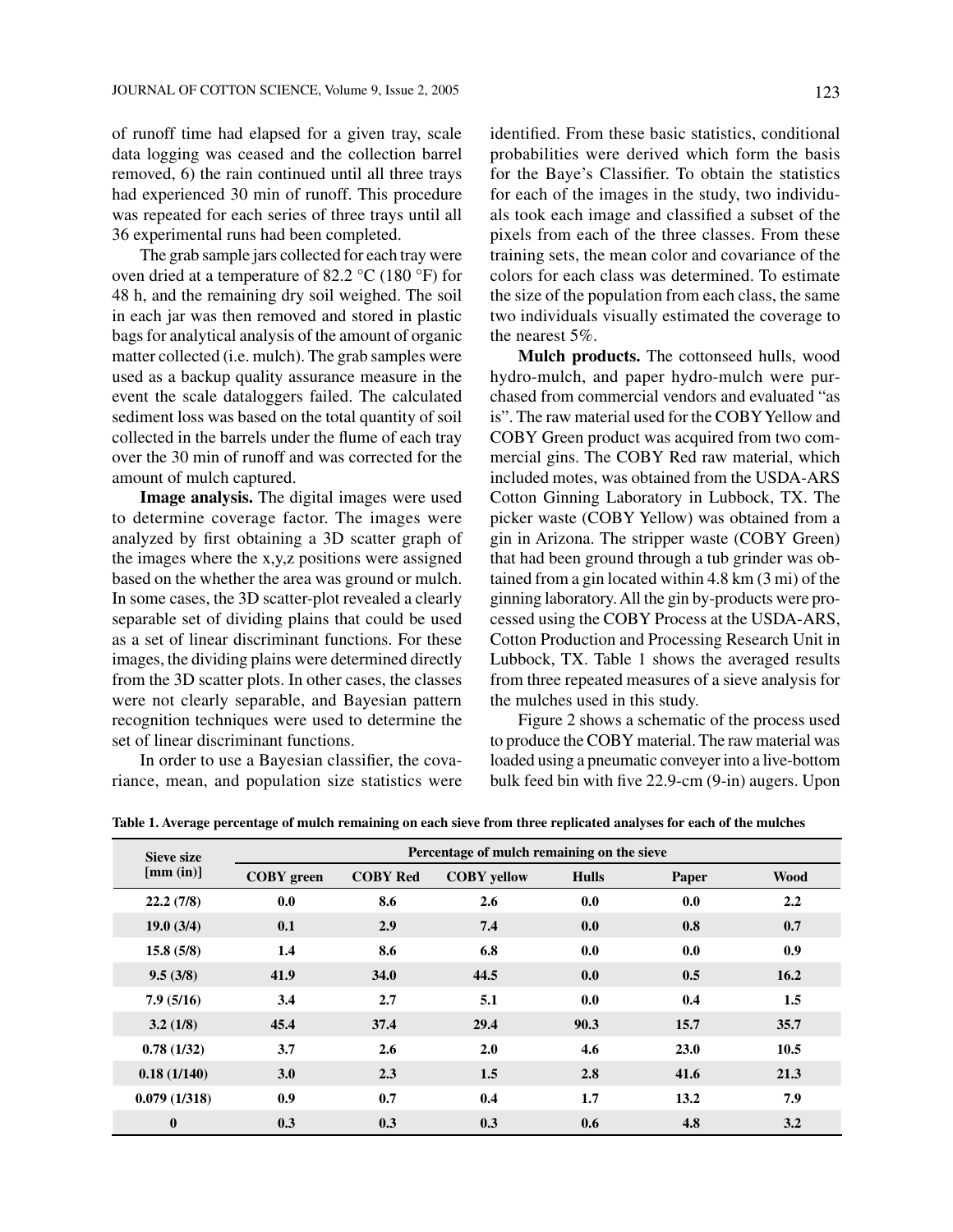exiting the feed bin, the gin by-products were sprayed with a gelatinized starch solution containing either a red, green, or yellow dye for coloring depending on the raw material being processed. The starch in the COBY process was added in an effort to reduce abrasion on the processing equipment resulting from the raw material. The sprayed material was conveyed in twin 30.5-cm (12-in) cut-and-fold mixing augers to a side-feeder that force-fed the by-product slurry mix into an Insta-Pro model 2000 extruder (Insta-Pro International; Des Moines, IA). The product exiting the extruder was conveyed to a belt dryer, where the product was exposed to 135 °C (275 °F) air. Upon exiting the dryer, the material was loaded into nylon tote bags for storage.



**Figure 2. Schematic of the process used to produce the COBY mulch.**

The gelatinized starch slurry consisted of 0.453 kg  $(1 \text{ lb})$  of starch to every 3.78 L  $(1 \text{ gal})$  of water in the cook tank. The starch slurry was applied at a consistent rate via a piston pump driven by a 0.56 kW (0.75-Hp) DC motor regulated by a closed-loop control system. The control system was comprised of flow meter with a 0 to 10 VDC output signal to the DC drive regulating the speed of the motor driving the starch pump. The amount of starch added to the by-products was 5% by weight of the products (i.e. 6.79 kg/min [15 lb/min] of by-products had 0.34 kg/min [0.75 lb/min] of starch added).

Feed rate from the bulk feed bin was determined from a mathematical relationship established prior to producing the mulch. A DC drive connected to a 0.75-kW (1-Hp) DC motor regulated the output from the bulk feed bin. The DC motor powered the feed bin augers through a 64 to 1 gear and sprocket reducer. Prior to processing the mulch, the raw material was loaded into the bulk feed bin and emptied at four different drive settings into a collection bin placed on a scale. The amount of material emptied during 15 min of operation was recorded for each of the four settings. This procedure was repeated three times for each setting in order to develop the mathematical formula necessary to determine the raw material output of the bulk feed bin at various intermediate settings on the DC drive. Temperatures of the extruder were recorded from two type-K thermocouples placed within the thermocouple wells located on the extruder barrel.

**Experimental design and data collection.** The six mulches evaluated in this study were COBY Red, COBY Green, COBY Yellow, paper hydro-mulch, wood hydro-mulch, and cottonseed hulls. Each of the six mulches was applied at two application rates, 1121 and 2242 kg/ha (1000 and 2000 lb/acre). Each treatment (mulch plus application rate) was replicated three times. The experiment was arranged as a randomized complete block design with treatments blocked by tray position (south, center, and north) on the cart (i.e. each treatment had one run in all three of the tray positions).

Standard analysis of variance techniques were used to analyze the various data associated with the mulches to determine statistically significant differences among the twelve treatments by the Ryan-Einot-Gaberiel-Welsch multiple range test at the 95% confidence interval (release 8.02; SAS Institute Inc.; Cary, NC). The response variables evaluated from the data included time to runoff, soil loss by grab samples, sediment loss based on total catch, percentage of mulch washed-off, and mulch coverage factor (C-Factor).

# **RESULTS AND DISCUSSION**

Several factors are important in determining the benefits of erosion control mulches. The results for time to runoff, soil loss by grab samples, and sediment loss based on total catch are shown in Table 2. The time to runoff was significantly different among mulch types  $(P = 0.001)$  but not among mulch rates  $(P = 0.195)$  or the interaction between mulch type and rate  $(P = 0.605)$ . The paper mulch with an average time to runoff of 20.3 min took significantly longer time to runoff than any of the cotton-based mulches. The wood mulch was second with an average time of 17.6 min, and it took significantly longer than the cot-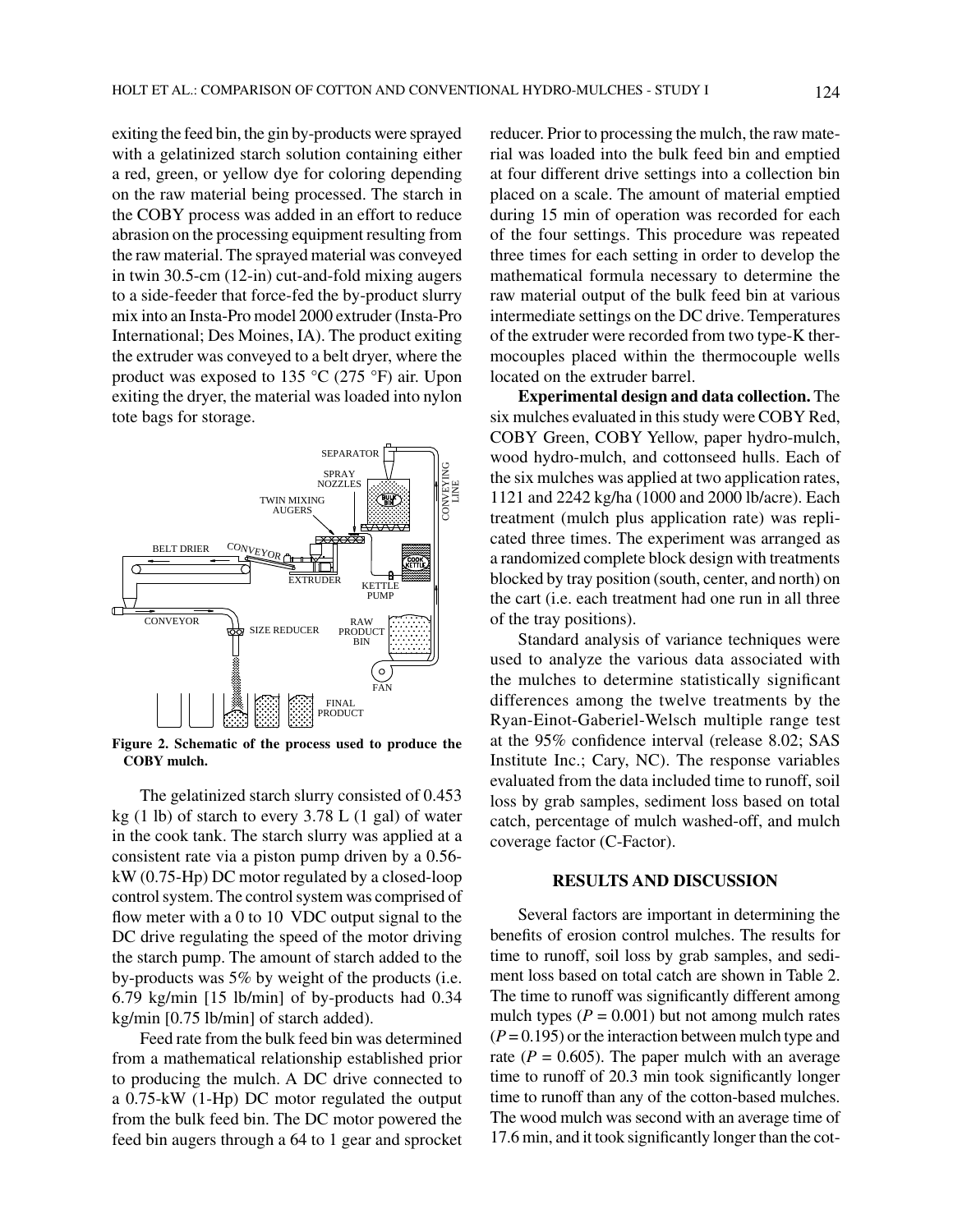| Mulch              | Time to runoff $(min)^w$ | <b>Sediment loss in</b><br>grab samples $(g)^x$ | <b>Sediment loss from</b><br>total catch $(kg/ha)^y$ |  |
|--------------------|--------------------------|-------------------------------------------------|------------------------------------------------------|--|
| <b>COBY</b> green  | $13.9$ bc <sup>z</sup>   | 13.4 <sub>bc</sub>                              | 18,600 bc                                            |  |
| <b>COBY</b> red    | 12.6 <sub>b</sub>        | 10.9 <sub>bc</sub>                              | $16,000$ bc                                          |  |
| <b>COBY</b> yellow | 11.0c                    | 12.6 <sub>b</sub>                               | 21,200 b                                             |  |
| <b>Hulls</b>       | 9.9c                     | 4.5c                                            | 6,100c                                               |  |
| Paper              | 20.3a                    | 27.6a                                           | 35,400 a                                             |  |
| <b>Wood</b>        | 17.6ab                   | 21.9ab                                          | 28,900 ab                                            |  |
| <b>Source</b>      |                          | <i>P</i> -values                                |                                                      |  |
| <b>Mulch</b>       | 0.001                    | 0.001                                           | < 0.001                                              |  |
| Rate               | 0.195                    | 0.797                                           | 0.181                                                |  |
| Mulch*rate         | 0.605                    | 0.934                                           | 0.731                                                |  |

**Table 2. Response variables of time to runoff, sediment loss in grab samples, and sediment loss from total catch for each of the mulch treatments evaluated**

**w The average amount of time that elapsed before water ran off the trays in a steady stream.**

**x The average total amount of soil collected in the five grab sample jars used during a run.**

**y The calculated amount of sediment loss occurring in the erosion tray after experiencing 30 min of runoff from a 6.35 cm/h (2.5-in/h) rain event.**

**z Means within a column followed by the same letters are not significantly different at the 95% confidence limit according to the Ryan-Einot-Gaberiel-Welsch multiple range test.**

tonseed hulls before runoff began. Of the cotton-based mulches, COBY Green took the longest time to runoff with an average time of 13.9 min, while cottonseed hulls took the shortest time with an average time of 9.9 min. The potential reduction in erosion associated with this difference is not substantial as illustrated by the soil loss results, which will be discussed in detail. The differences in time to runoff correspond with the coverage factor shown in Figure 3. The greater the coverage, the longer the time before runoff began. The increase in coverage improved the initial water retention capacity of the mulches. Water retention could be due to absorption of the water by the mulches, such as the paper mulch, or due to the formation of terraces/ levees that hold the water in place in the mulch, such as the wood mulch.



**Figure 3. Average percentage of soil coverage (coverage factor) resulting from the six mulches at the two application rates evaluated prior to the rain event.**

While other factors influence the performance of mulches, soil loss is the primary indicator of performance. The results from two of the soil loss parameters evaluated, sediment loss estimated by the grab samples and total soil catch, are shown in Table 2. The sediment loss by grab samples, the cumulative amount of soil collected in the sample jars, was significantly different among mulch types  $(P = 0.001)$ , but not among mulch rates ( $P = 0.797$ ) or the interaction of mulch type and rate  $(P = 0.934)$ . The paper mulch had significantly more soil collected (27.6 g [0.97 oz]) in the sample jars than any of the cottonbased mulches. The quantity of soil collected from the wood mulch was second highest  $(21.9 \text{ g } [0.77$ oz]), which was not significantly higher than any of the COBY mulches, but was significantly greater than the cottonseed hulls  $(4.5 \text{ g } [0.16 \text{ oz}])$ .

The sediment loss (kg/ha) values were calculated from the amount of soil collected in the collection barrels underneath the flume of each tray and the area of the tray. The sediment lost may appear extreme; however, when considering the plots are indicative of an unconsolidated sandy clay loam soil on a 9 degree slope subjected to a 6.35-cm/h (2.5-in/h) intensity rainfall, the results are not unexpected (Flanagan et al. 2002a). Sediment loss was significantly different among mulch types ( $P < 0.0001$ ), but not among rates ( $P = 0.181$ ) or their interaction  $(P = 0.731)$ . Similar to the grab sample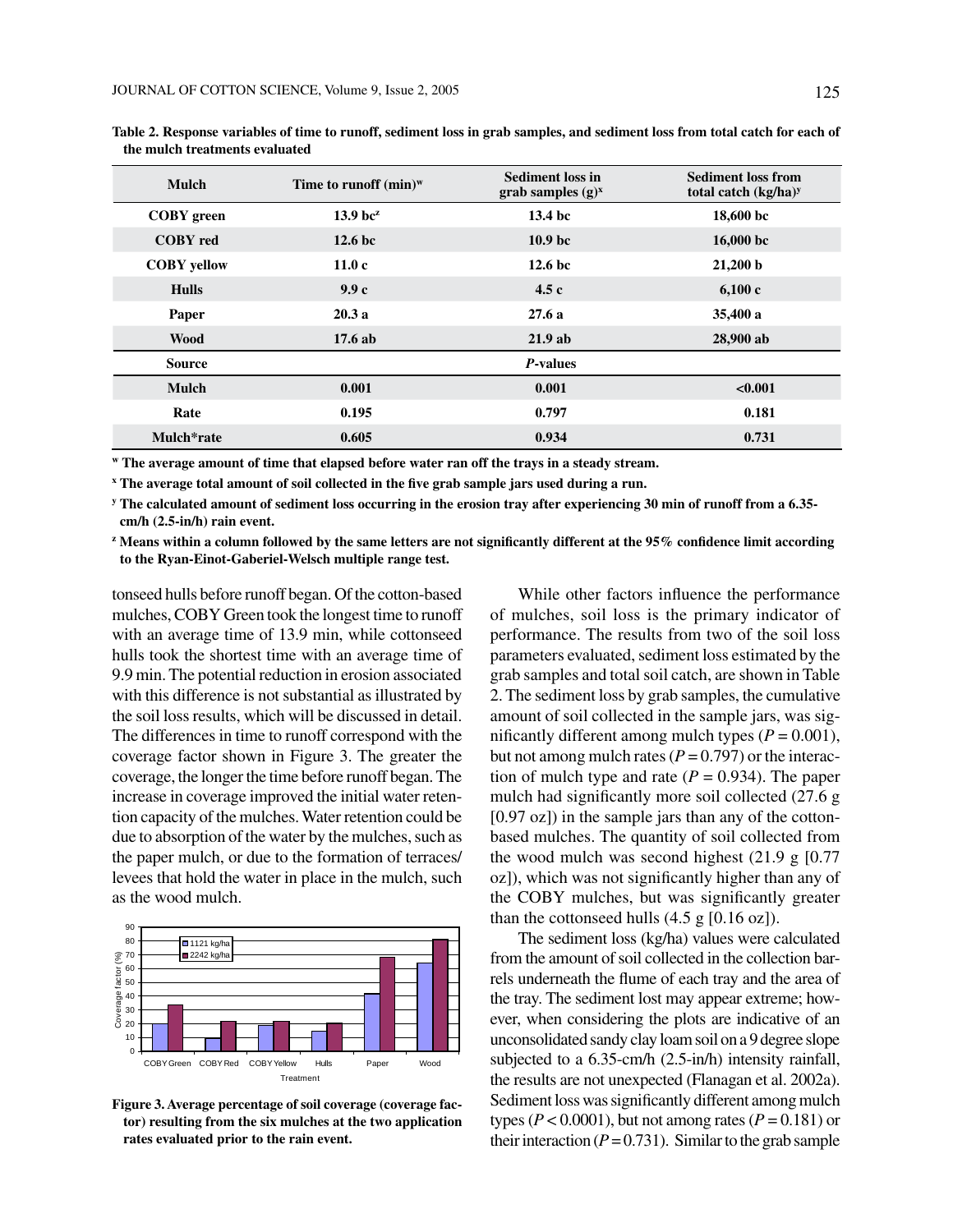soil loss results, the paper mulch resulted in significantly higher soil erosion (35,400 kg/ha [15.79 ton/acre]) than any of the cotton-based mulches. Wood had the second highest average sediment loss (28,900 kg/ha [11.56 ton/acre]), but was not significantly different from either paper or the COBY based mulches. The lowest average sediment loss occurred on the plots containing cottonseed hulls (6,100 kg/ha [2.44 ton/acre]), which had significantly lower sediment losses than either the paper or wood hydro-mulches. Among the COBY mulches, COBY Red had the lowest average soil loss at 16,000 kg/ha (6.40 ton/acre) and COBY Yellow had the highest at 21,200 kg/ha (8.48 ton/acre). The sediment loss results based on grab samples and on total soil catch should be similar, because the grab samples were used as a backup quality assurance measure in the event of problems with the scale dataloggers recording the weight of the barrel under each flume.

Generally, coverage was higher with the higher application rate, but increasing the application rate for COBY Yellow and cottonseed hulls did not result in as big a change in C-Factor, which was noted in the other mulches (Fig. 3). The coverage factor was significantly different among mulch types (*P* < 0.0001), rates (*P* < 0.0001), and their interaction  $(P = 0.023)$ . Contrary to the belief that more coverage would equate to less soil loss, the opposite trend was observed based on the data presented in Fig. 3 and Table 2. A possible explanation for this is provided by Fig. 4, which shows paper and wood hydro-mulches had a greater percentage of the mulch washed-off during the rain event than did any of the cotton-based mulches. From visual observations during testing, the cotton-based mulches tended to cling to the soil better than either the wood or paper mulches. The wood mulch did form mini terraces/levees which helped slow erosion; but once those terraces/levees broke, the removal of soil and mulch increased. The paper mulches tended to absorb water, but once the mulch and soil was saturated, the mulch floated off the soil much more readily than any of the other mulches evaluated. The percentage of mulch that washed-off was significantly different among mulch types (*P* < 0.0001), rates (*P* < 0.0001), and their interaction ( $P = 0.007$ ). The data indicates that the increased soil erosion occurred on plots where the percentage of mulch loss was higher. Even though the amount of coverage for the cotton-based mulches was poor, they appeared to adhere to the soil better, so soil loss was reduced compared to those mulches that were removed by the rain event.



**Figure 4. Average percentage of mulch washed-off after the rain event for the two application rates used for the six mulch treatments evaluated.**

One characteristic of the wood and paper mulches that may have caused them to exhibit higher coverage factors than the cotton-based mulches, other than contrasting well with the color of the light red sandy clay loam soil, was the sizing of the mulch. More than 75% of the wood and paper mulches were smaller than 3.2 mm (1/8 in) compared to the COBY products which had no more than 54% (COBY Green) of particles in the same range (Table 1). The only cotton-based mulch with a large percentage of particles less than 3.2 mm (1/8-in) was the cottonseed hulls, which had 100%. Overall, a combination of sizing above and below 3.2 mm (1/8 in) may be an important element in the COBY mulches obtaining coverage similar to the wood and paper mulches. Desirable coverage may be obtained by having just enough longer material to visually appeal to the eye with enough short material to fill the voids left by the larger material.

The results indicate that the cotton-based mulches can reduce soil erosion compared with conventional wood and paper hydro-mulches, but the C-Factor needs to be improved since the industry is visually driven by proper application rates. Initial customer satisfaction that the applicator did indeed apply the quantity of material purchased is essential.

# **CONCLUSIONS**

Overall, the cotton-based mulches performed well in reducing soil runoff compared with conventional wood and paper hydro-mulches. Even though the mulches evaluated in this study were hand applied, they were manufactured for applications using a hydro-mulcher. The rationale for not using a hydro-mulcher in this initial study was to be able to precisely regulate the amount of product distributed over the soil area. One area associated with the cotton-based mulches in need of refinement